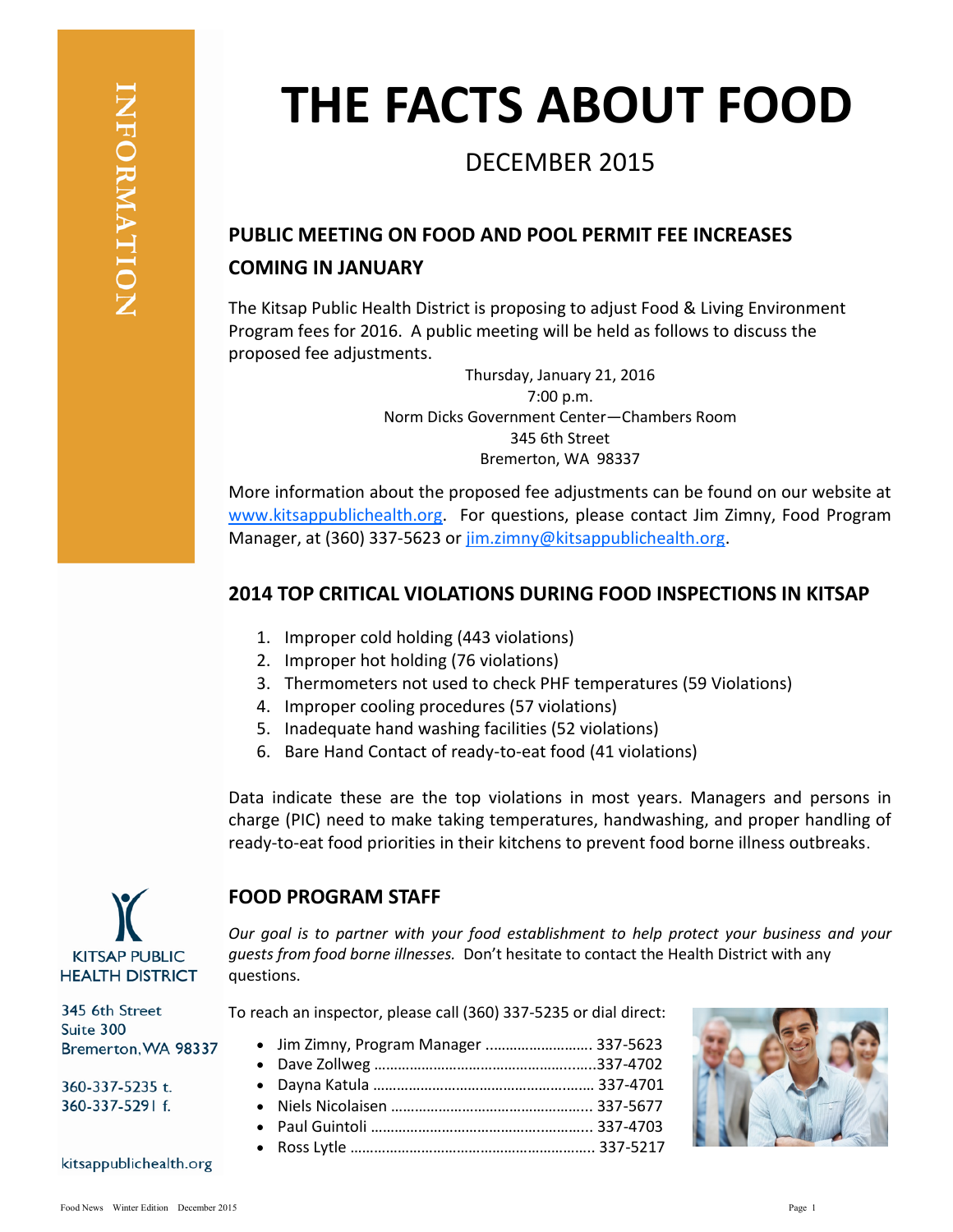#### **FOODS IMPLICATED IN OUTBREAKS IN 2014 IN WASHINGTON STATE**

| <b>Meats</b><br>Carne asada                                                                                                                                   |     | <b>Rice and Beans</b><br>Rice $(4x)$<br>Pork fried rice<br>Refried beans (2x)                             |                   |                                                                                           |                                                                                                                                                                                              | <b>Produce</b><br>Salad (3x)<br>Guacamole (3x)<br><b>Basil</b><br>Tomato (garnish) |                                                    |
|---------------------------------------------------------------------------------------------------------------------------------------------------------------|-----|-----------------------------------------------------------------------------------------------------------|-------------------|-------------------------------------------------------------------------------------------|----------------------------------------------------------------------------------------------------------------------------------------------------------------------------------------------|------------------------------------------------------------------------------------|----------------------------------------------------|
| Hot Chicken dishes (6x)<br>Pad Thai<br>Coconut (2x)<br>Teriyaki<br>Tikki masala<br>Chicken salad<br>Tendon (Pho) (2x)<br>Raw Beef, Pork, Lamb<br>Ham, Sausage |     | <b>Beans</b>                                                                                              | <b>Appetizers</b> | Crazy bread<br>Garnish                                                                    | Lettuce<br>Caramel apple<br>Spring rolls (2x)<br>Sprouts (clover)<br>Teriyaki sauce<br><b>Bean sprouts</b><br><b>Fruit platter</b><br>Chips and salsa<br>Lime wedges, Mint leaves, Scallions |                                                                                    |                                                    |
| Turkey<br>Ground Beef                                                                                                                                         | Ice | <b>Miscellaneous</b><br>Sandwiches<br>(Vietnamese Pork & Chicken)<br>Pepperoni Pizza<br>Cake<br>Ice water |                   | <b>Eggs, Cheese, Dairy</b><br>Eggs<br>Chili relleno<br><b>Omelets</b><br>Ice cream shakes |                                                                                                                                                                                              | Cheese (4x) (fried, crackers)                                                      | <b>Seafood</b><br>Oysters (6x)<br>Mackerel<br>Tuna |

#### **CONTRIBUTING FACTORS TOTHE FOODBORNE ILLNESS OUTBREAKS IN 2014**

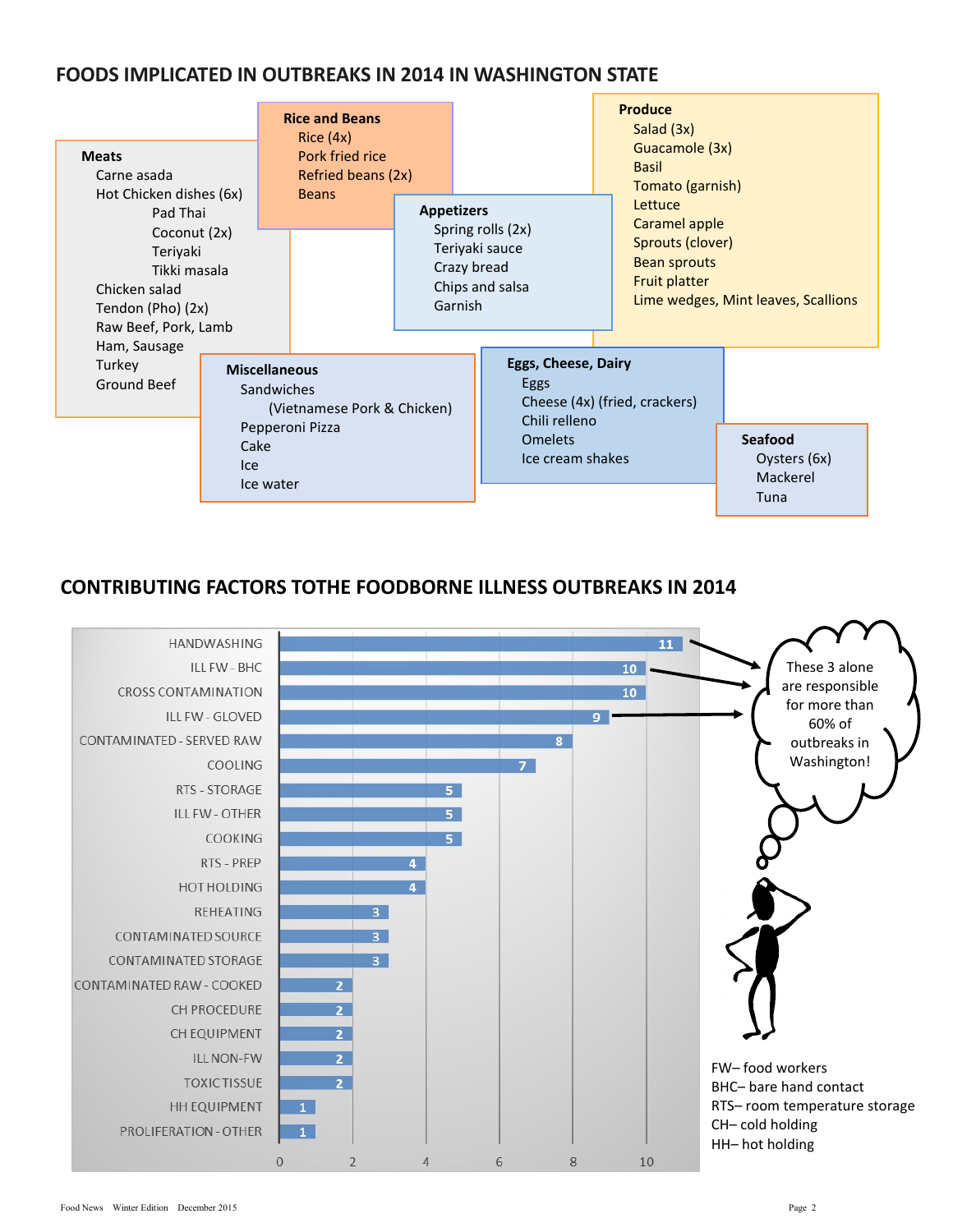#### **BARE HAND CONTACT—WHAT'S THE BIG DEAL?**



The Washington State Retail Food code (WAC 246-215 - 03300) prohibits food employees from contacting ready-toeat foods with bare hands. Once ready-to-eat food is contacted by food employees with bare hands it is considered contaminated (WAC 246-215-03700(4)) and must be destroyed.

*"I touch my own food with my bare hands and I don't get sick so what's the big deal?" Bacteria* and viruses that cause foodborne illness by touching ready-to-eat food are found on skin and hands. They are found on various surfaces in food establishment kitchens such as refrigerator door handles, sli-

*Bare-hand contact is a big deal!*

cers, cutting boards, knives, and counters. For servers and cashiers at food establishment businesses these germs are found on cash registers, touch

screens, door knobs, and counters. Your customers can

introduce them into your food establishment from contaminated money, credit and debit cards, and with their own dirty hands.

**"I wash my hands all the time. My hands are clean!"** *Observations from around the country* of food workers' handwashing techniques have found that in general, handwashing practices are inadequate. Additionally, when food workers were interviewed about inadequate hand washing techniques they expressed feelings of being personally attacked. Even if hands are washed properly with soap, hot water, vigorous scrubbing, and drying with a paper towel, germs can still survive on bare skin.

*"So a few people get a little diarrhea or vomit, what's the big deal?"* It is estimated that 8 billion people around the world contract Norovirus (the "cruise ship virus") each year. Of those, 8,000 will die. The Centers for Disease Control reports that between 2008 and 2012 that over 22% of all food borne illness outbreaks were due to Norovirus. Foodborne illness outbreak data from 2014 in Washington State show that 60% of investigated outbreaks are found to be from Norovirus. The Norovirus is highly contagious and the most commonly associated pathogen with foodborne illness outbreaks where bare hand contact is a factor. Other bacteria and viruses that commonly cause food borne illness from bare hand contact of ready to eat foods are the Hepatitis A virus (attacks the liver causing permanent organ damage) and Staphylococcus bacteria (toxin producer). If food workers are exposed to ill family members or are themselves ill with Norovirus, Hepatitis A, E.coli, Shigella, or Salmonella then cross contamination risks from bare hand contact with ready to eat foods increase exponentially.

**So, bare hand contact is a big deal!** The Kitsap Public Health District takes bare hand contact with ready-to-eat foods very seriously. Findings of such practices at food establishments will result in penalties ranging from re-inspection fees to food permit suspension due to the threat of imminent health hazard.

Health District staff will help businesses develop techniques and strategies to avoid bare hand contact. **We encourage your business to contact our office if technical assistance is needed.**